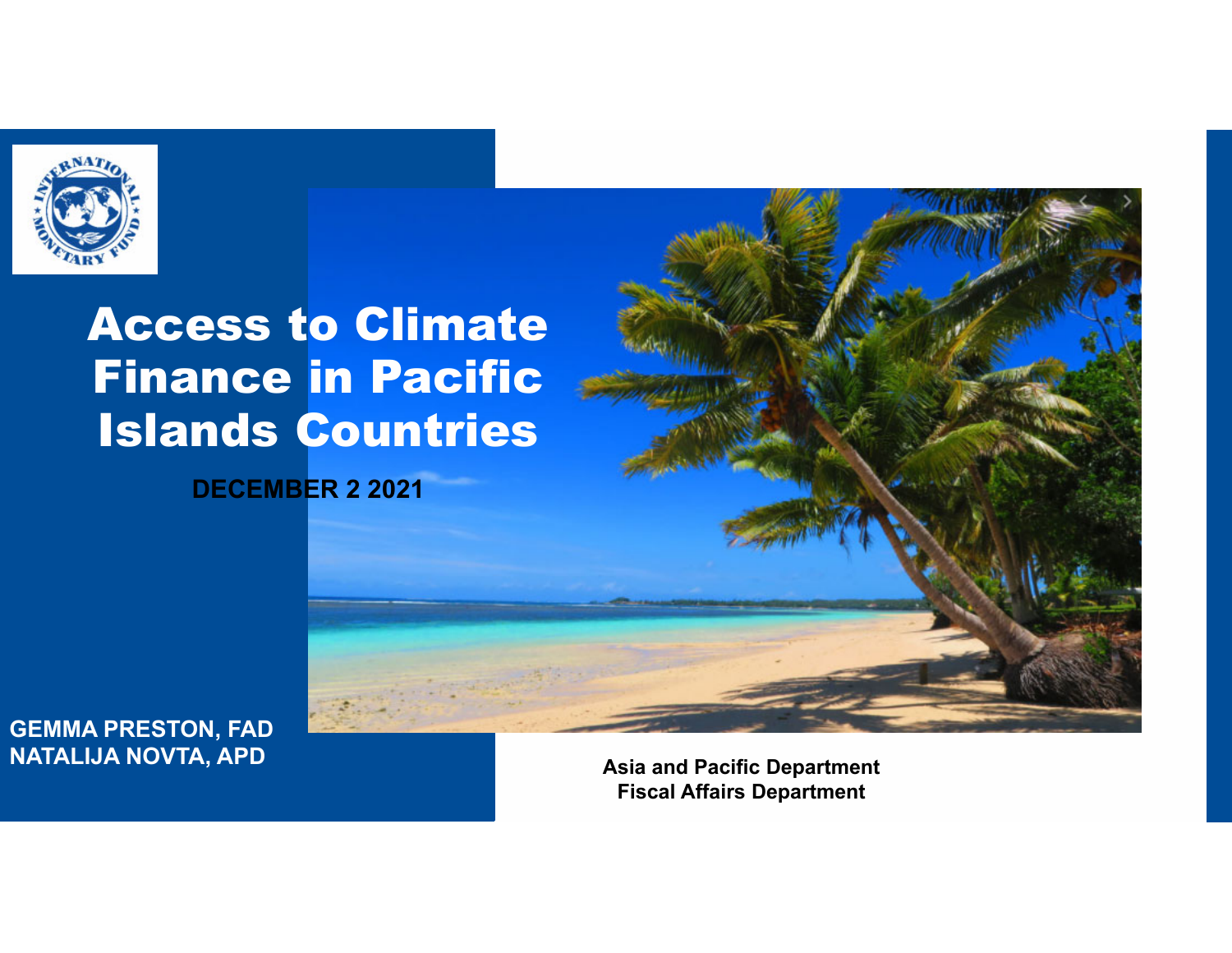#### **The Pacific islands have a large climate finance gap…**



**→ Increasing Pacific Islands access to grants and concessional loans is a critical macroeconomic issue in the coming decade.**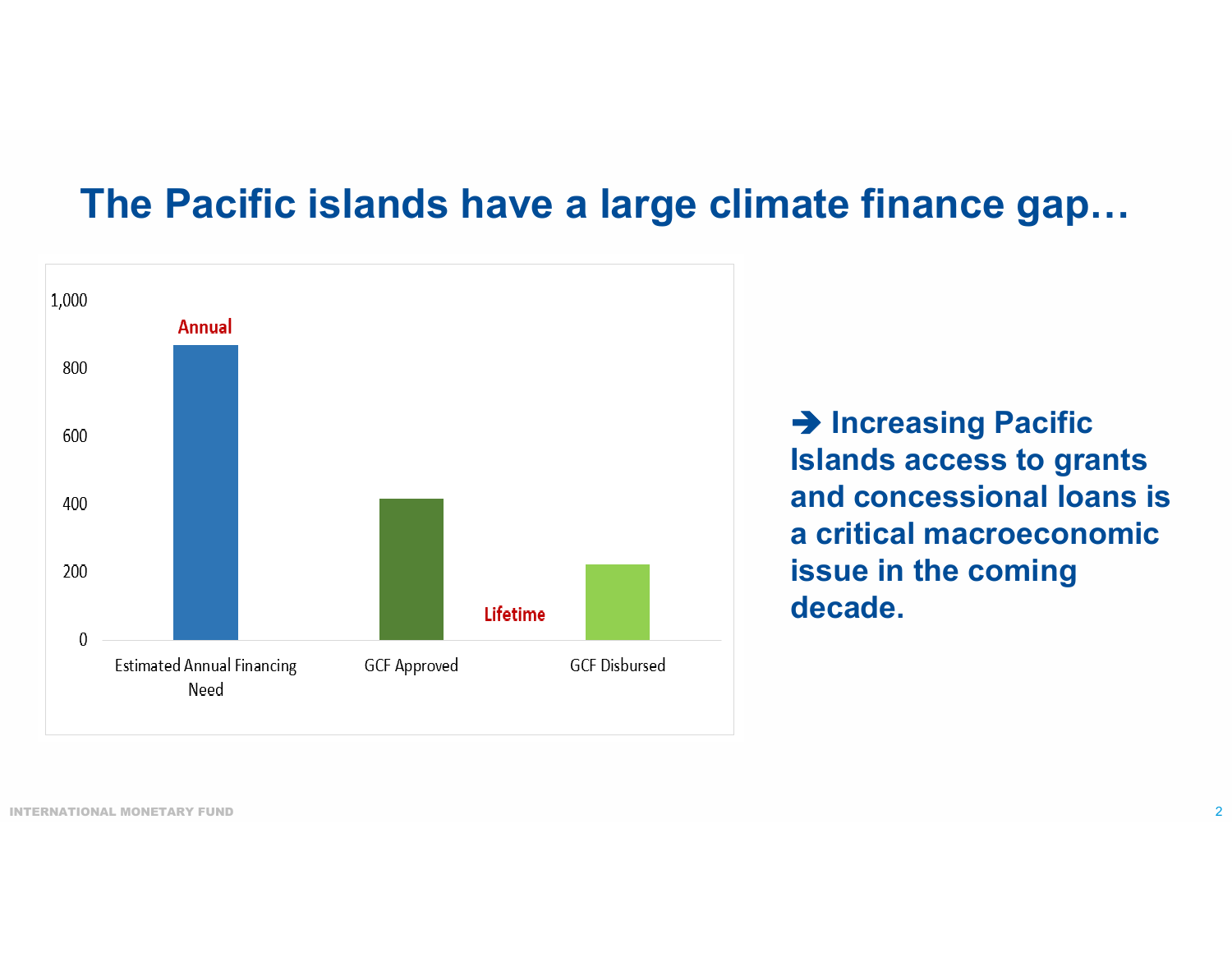#### **And a large gap between funds committed and disbursed.**



*Funding approved and disbursed to PICs 2014‐2019*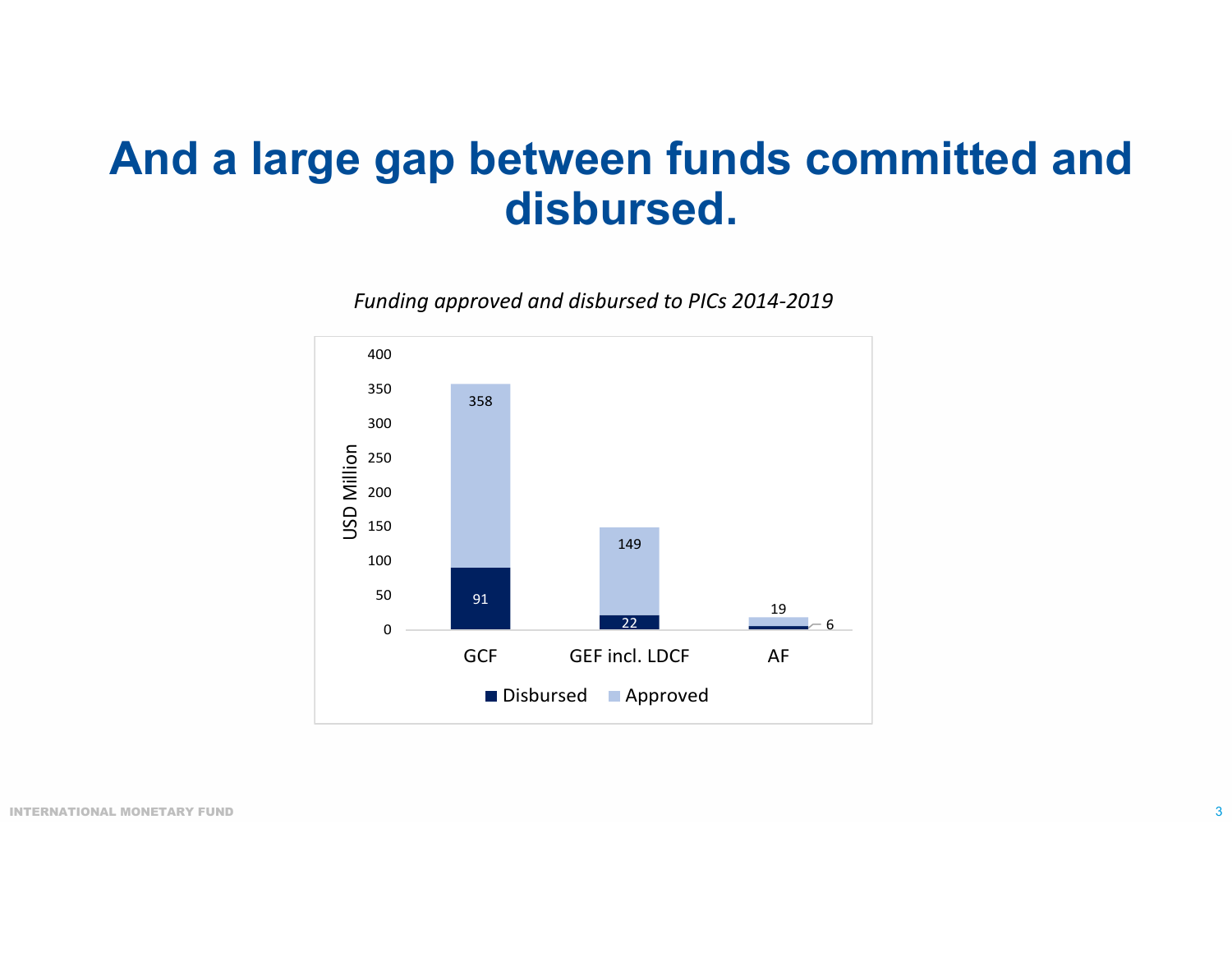#### **Requirements for accessing Climate Finance span multiple areas – PFM is but one**

#### **Accreditation:**

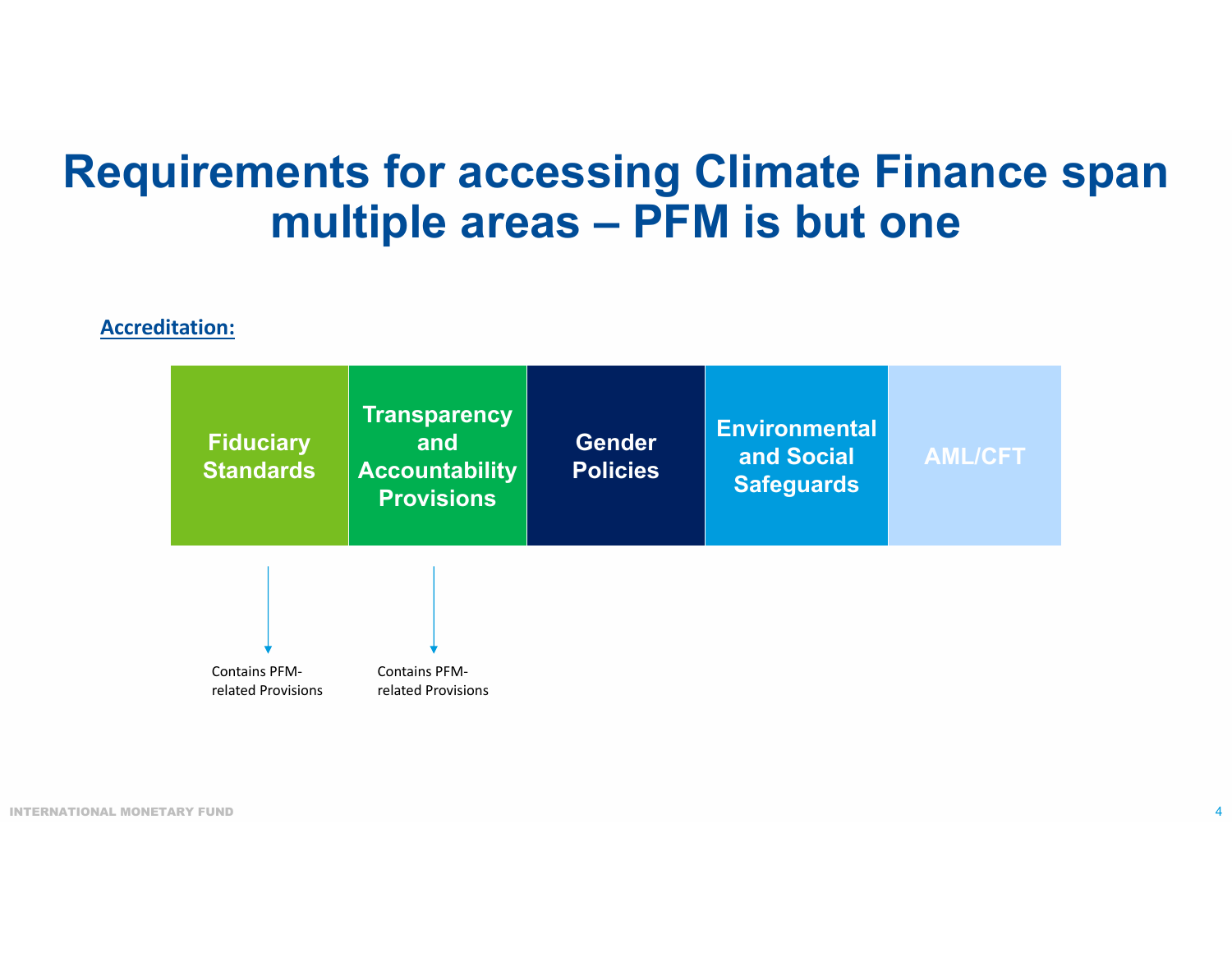# **Rigor and type of PFM-related GCF requirements**

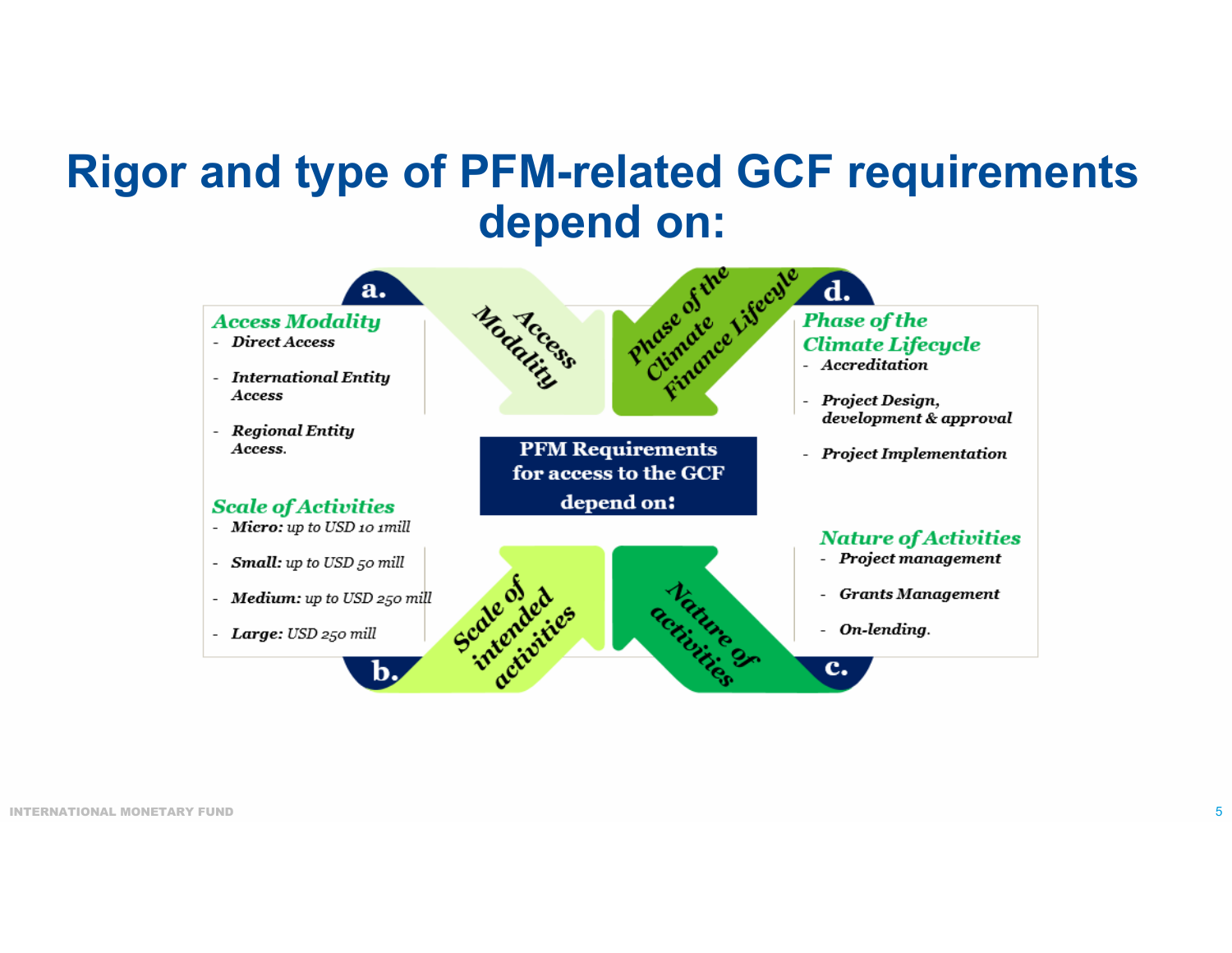#### **Access hurdles occur across the Climate Finance Lifecycle**

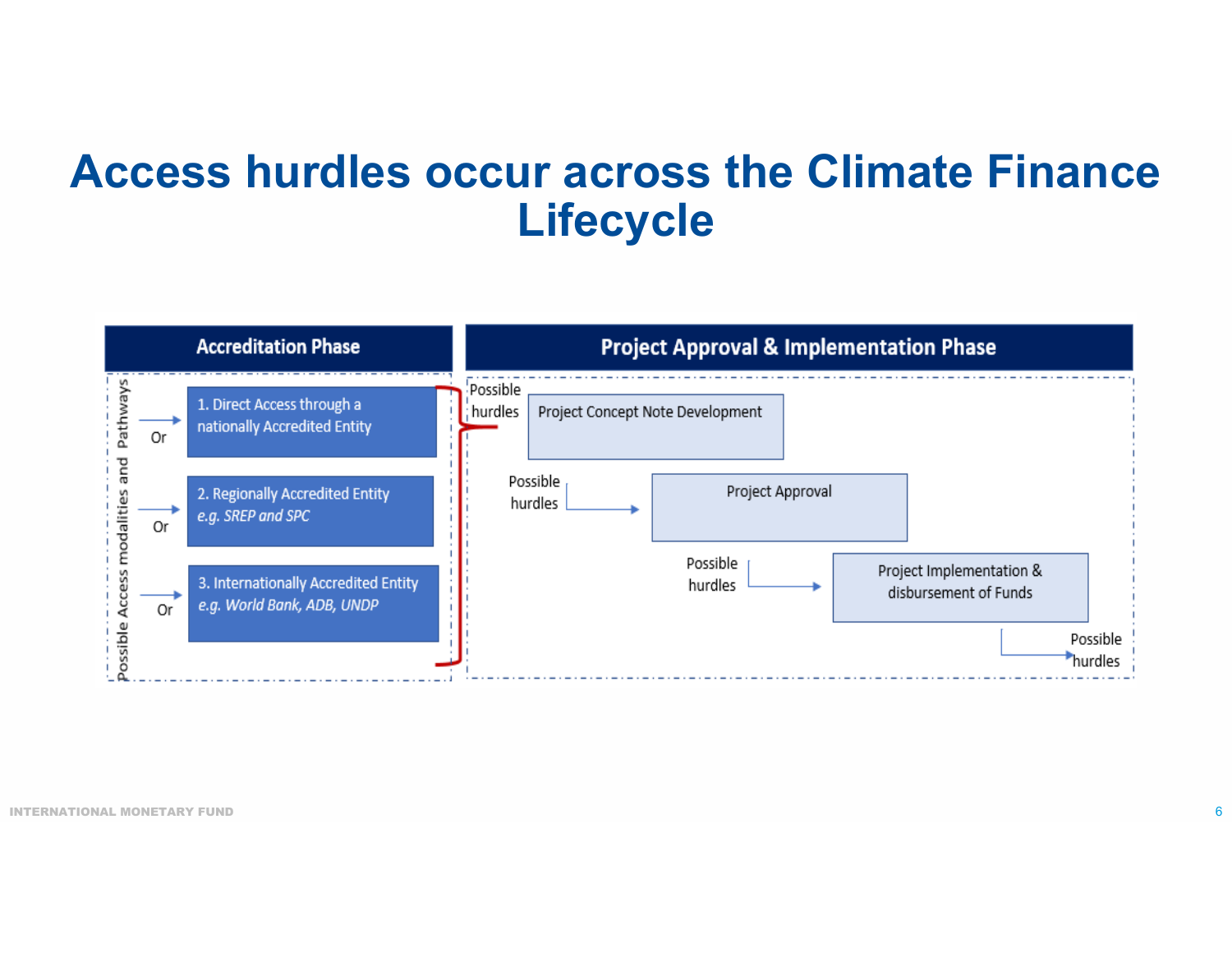### **PIC Successes and Challenges: Accreditation**

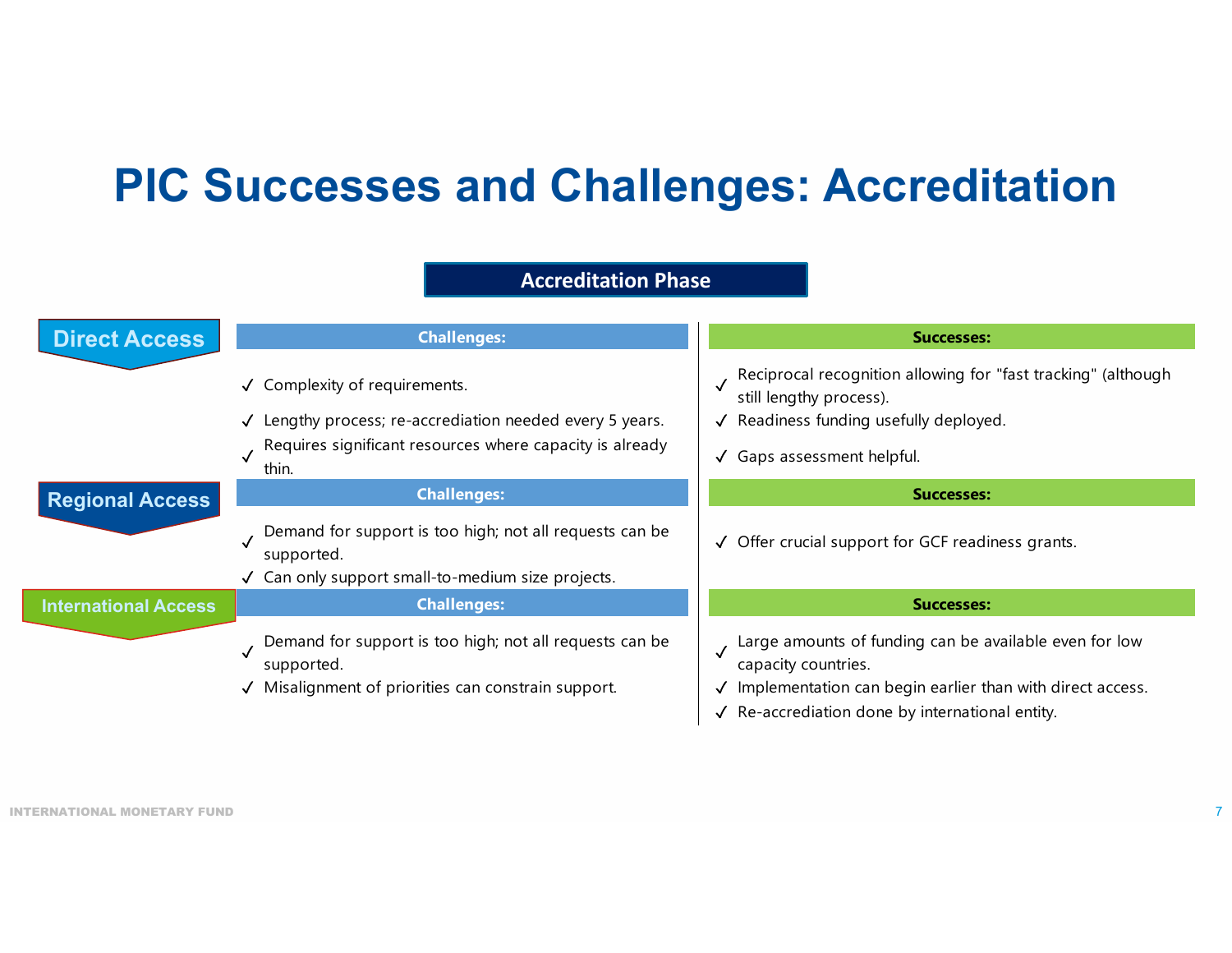#### **PIC Successes and Challenges: Post-accreditation**

**Project Approval & Implementation**

#### **Challenges: Successes:**

- ✓ Insufficient human resources and technical skills to develop projects.
- √ Disbursement delays.
- ✓ Harder to get funding for adaptation projects.

- ✓ Steps towards better monitoring of climate flows (climate budget tagging).
- $\sqrt{\frac{1}{100}}$  Introduction of climate units to coordinate climate finance activities.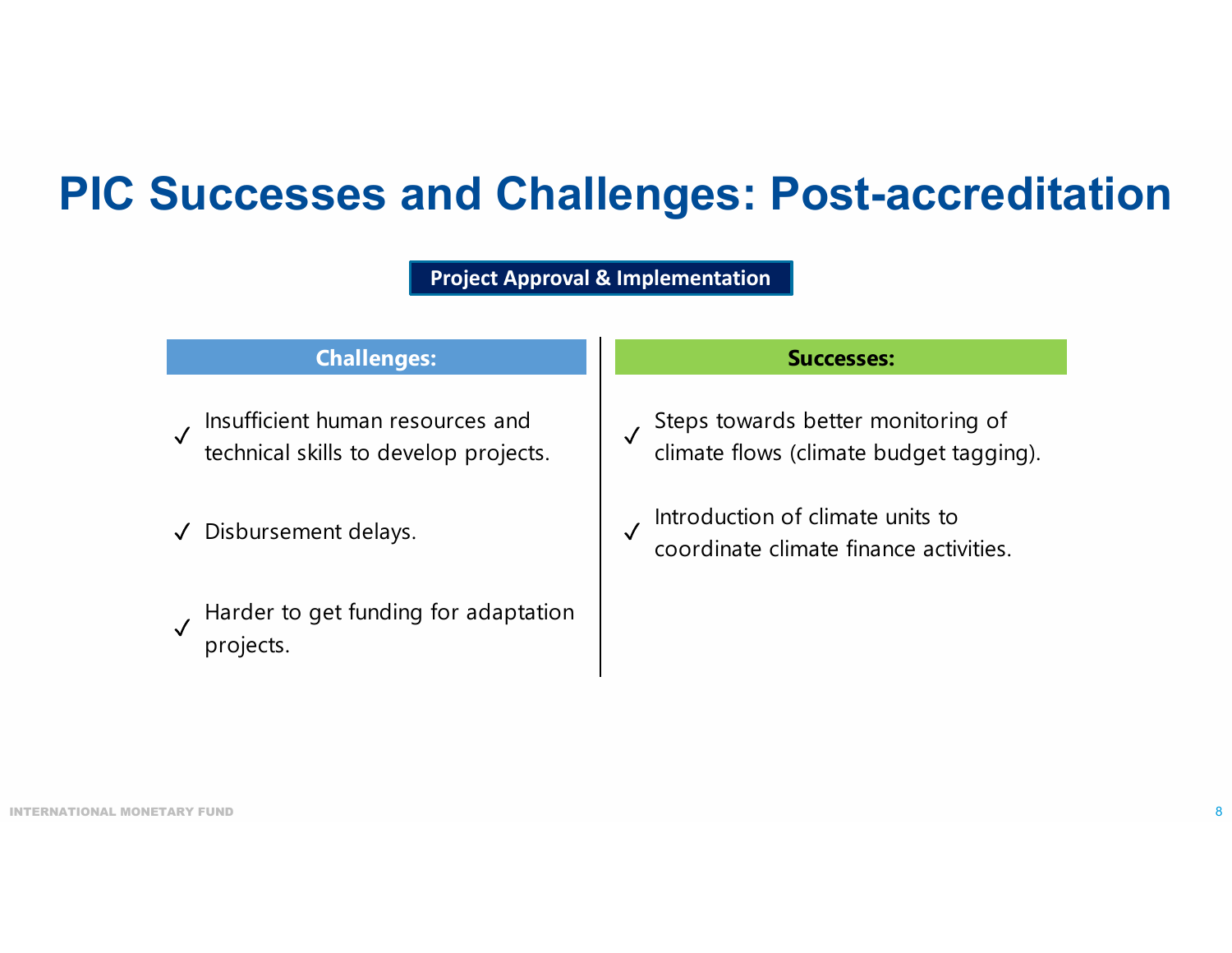### **What are the PFM-related requirements specifically?**

- • The GCF 'basic' PFM‐relatedaccreditation requirements are categorized across seven core areas of PFM capability.
- $\bullet$ • Focus is on strong control frameworks and <u>accountability mechanisms</u>.
- $\bullet$ **•** Entities must prove policies exist, have a track record of implementation, and the review panel must deem that practices are 'adequate'.

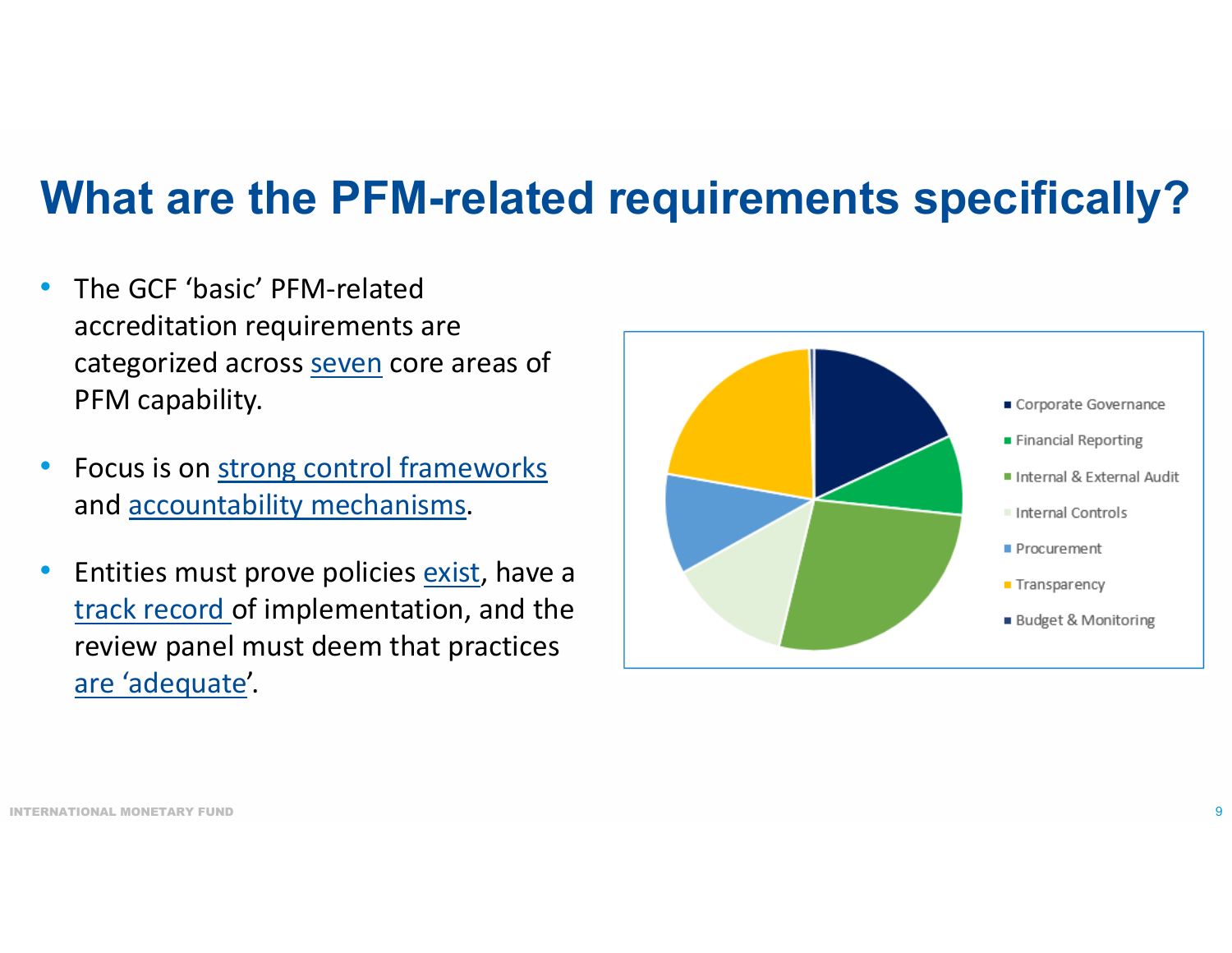#### **PFM Requirements span the GCF Climate Finance Lifecycle**



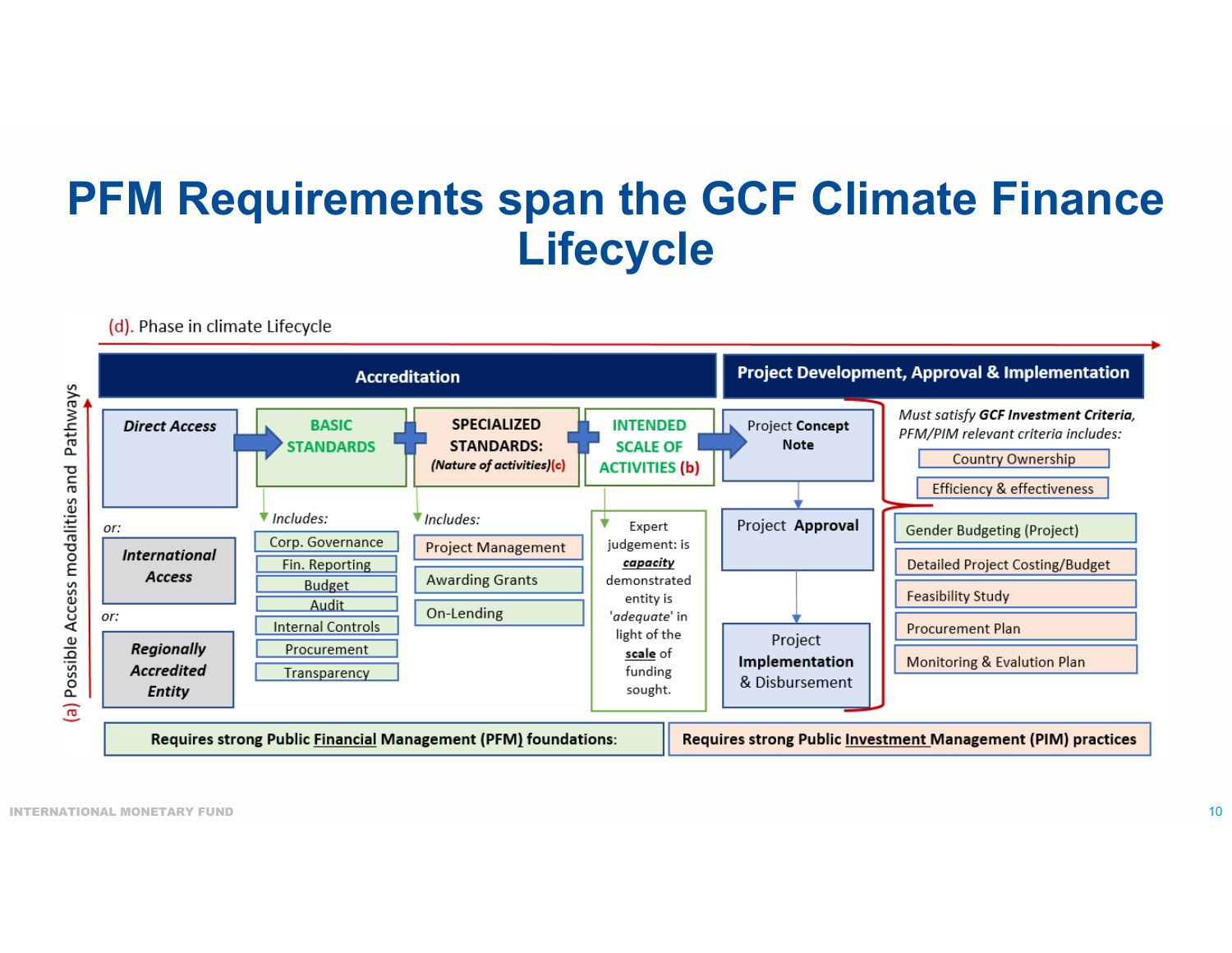#### **IMF Diagnostic Tools Supporting Climate Finance Requirements**

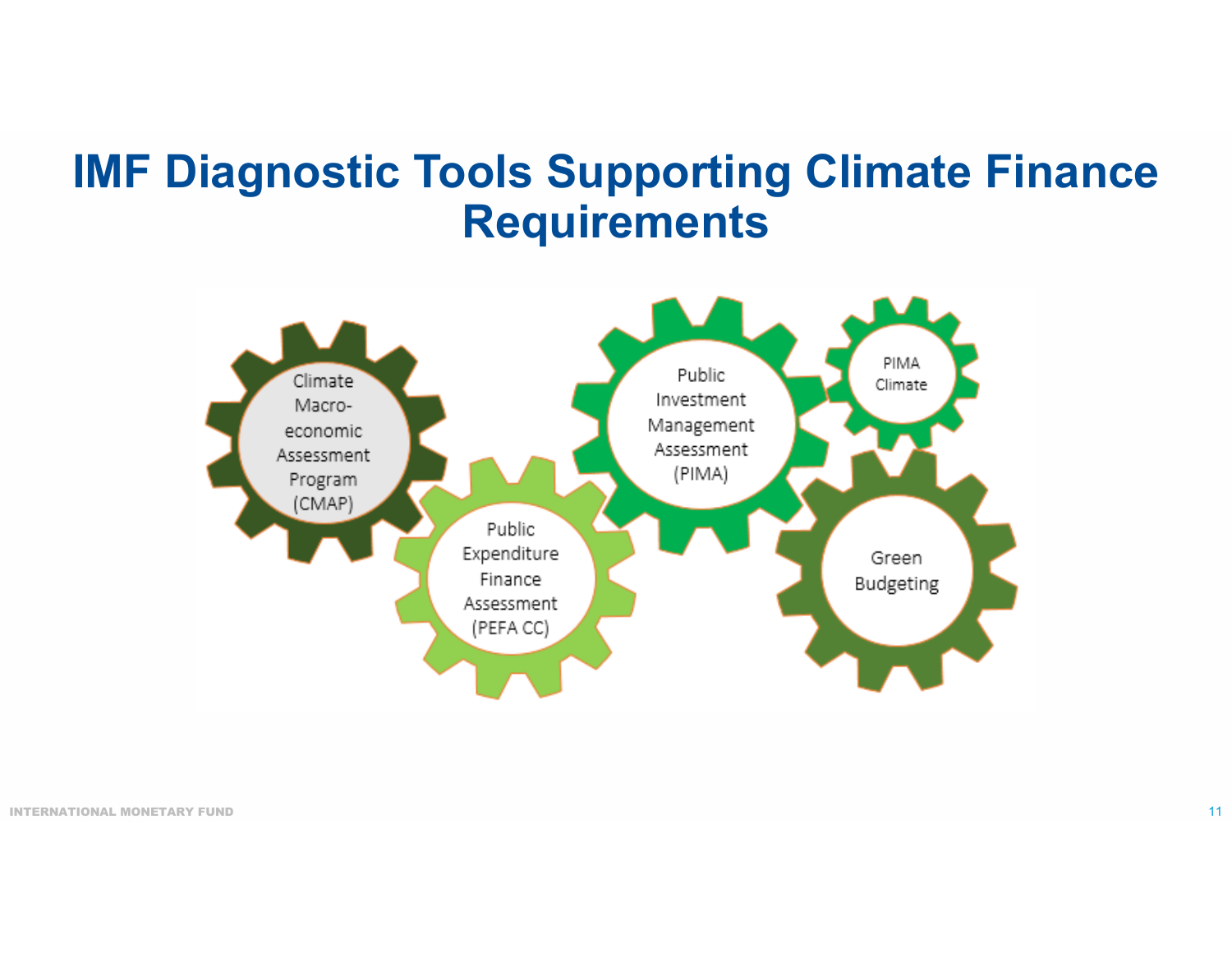### **Where can PFM tools help to strengthen capacity?**

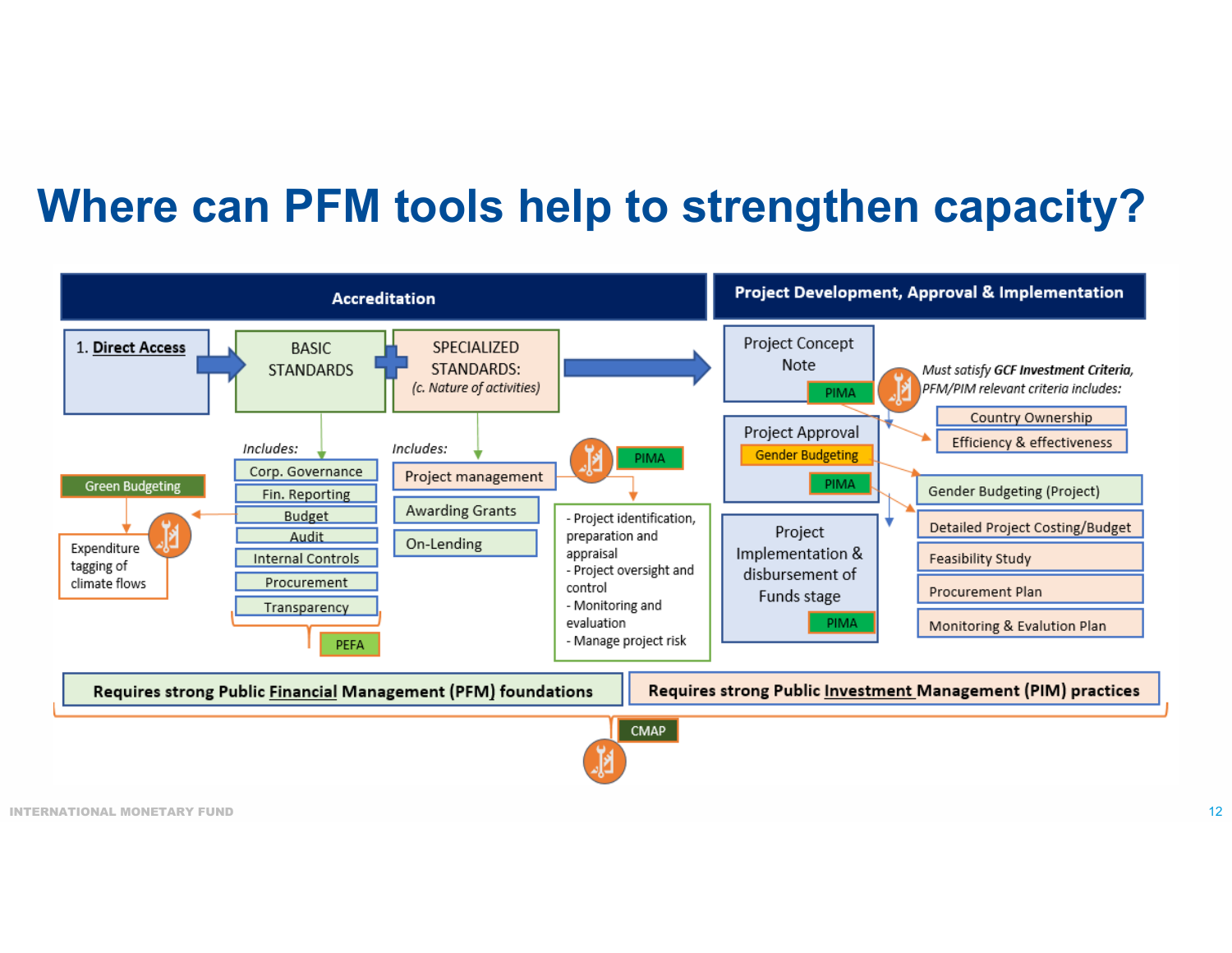#### **Key Conclusions**

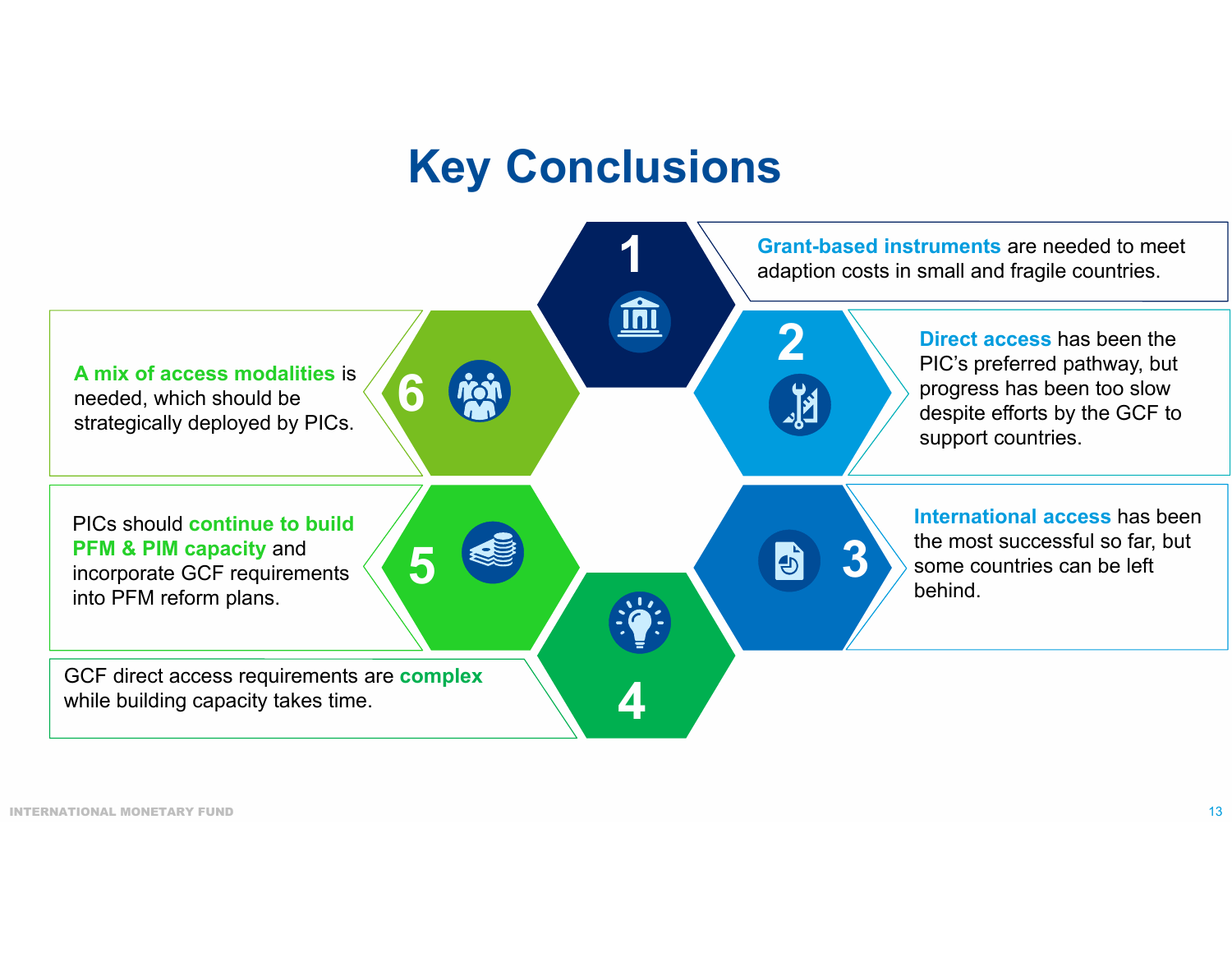#### **The way forward…**

- • Continue to Build PFM capacity • Be strategic in matching climate project proposals with potential funding sources• Establish dedicated climate finance units• Continue with capacity development in core PFM & PIM• Integrate climate challenges into macro surveillance• Consider further streamlining & prioritization of access requirements • Consider greater focus on expost rather than all ex-ante requirements • Seek other innovative ways to reduce the accreditation burden, beyond fast tracking. Pacific Islands **Climate** FundsIMF
	- •Take analytical approach
	- •Use convening power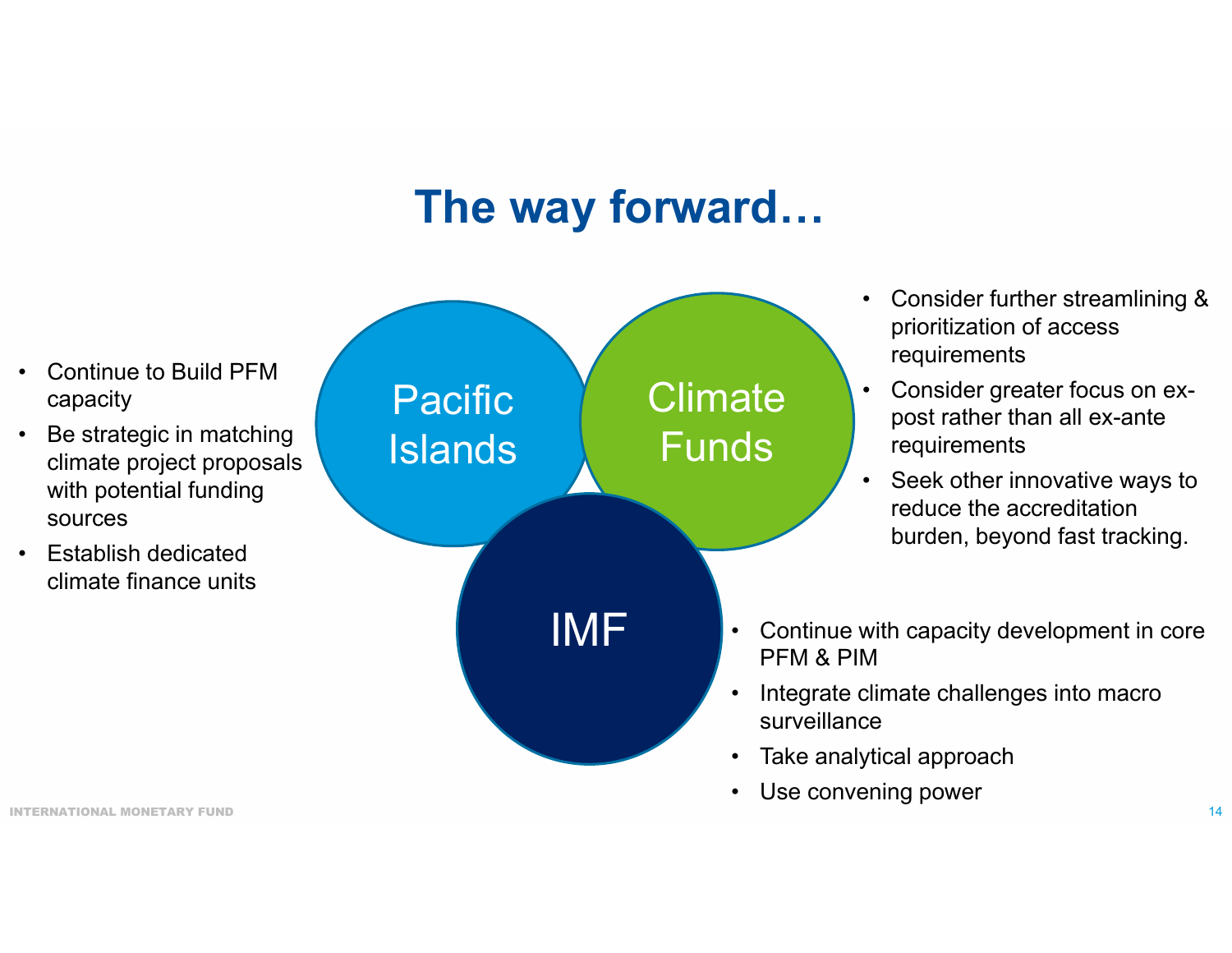



## **Thank you!**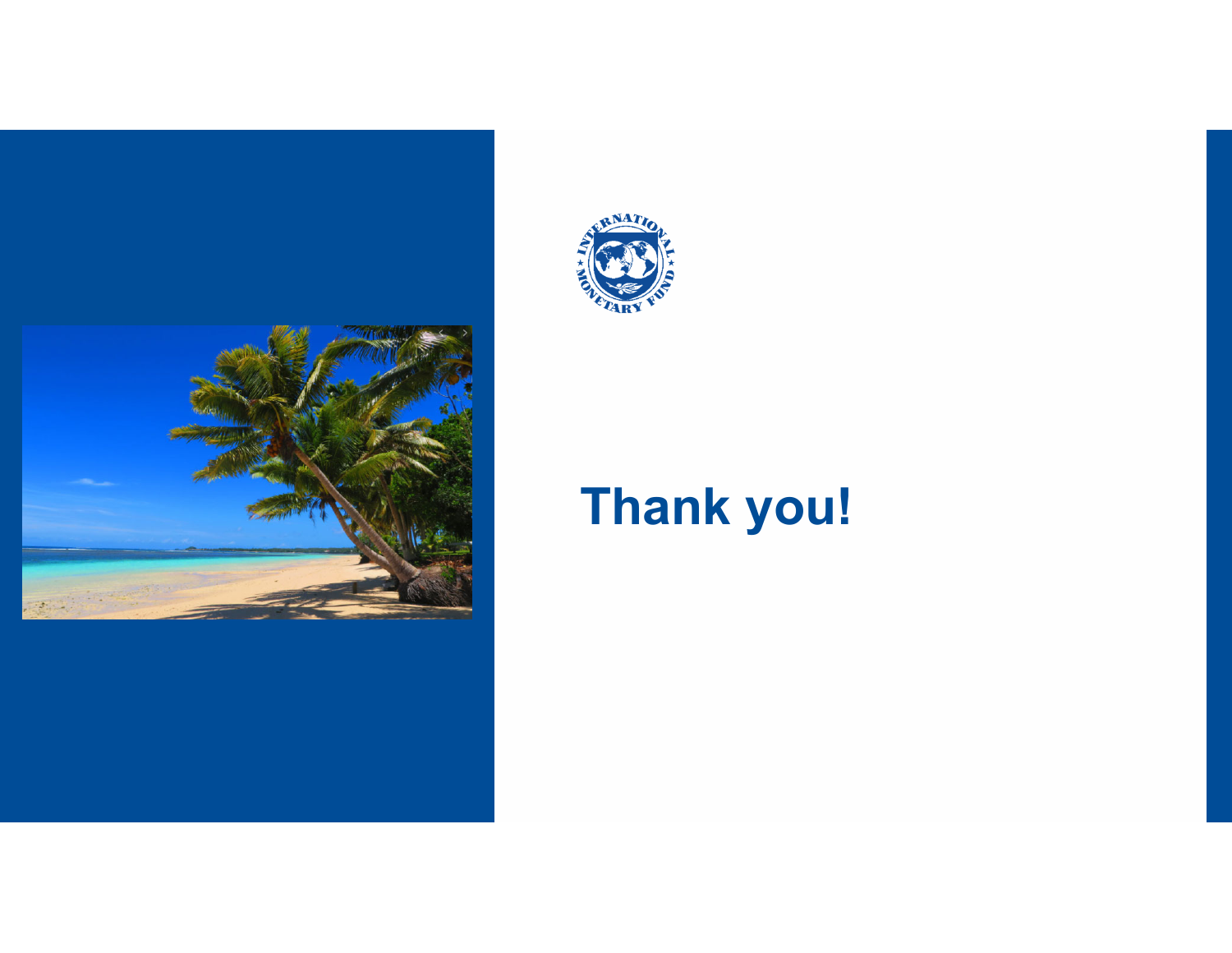#### **Costs of Adaption are high, fiscal space is scarce and risk of debt distress is already high in many countries**



Source: IMF 2021 (Fiscal Policies to Address Climate Change in the Pacific).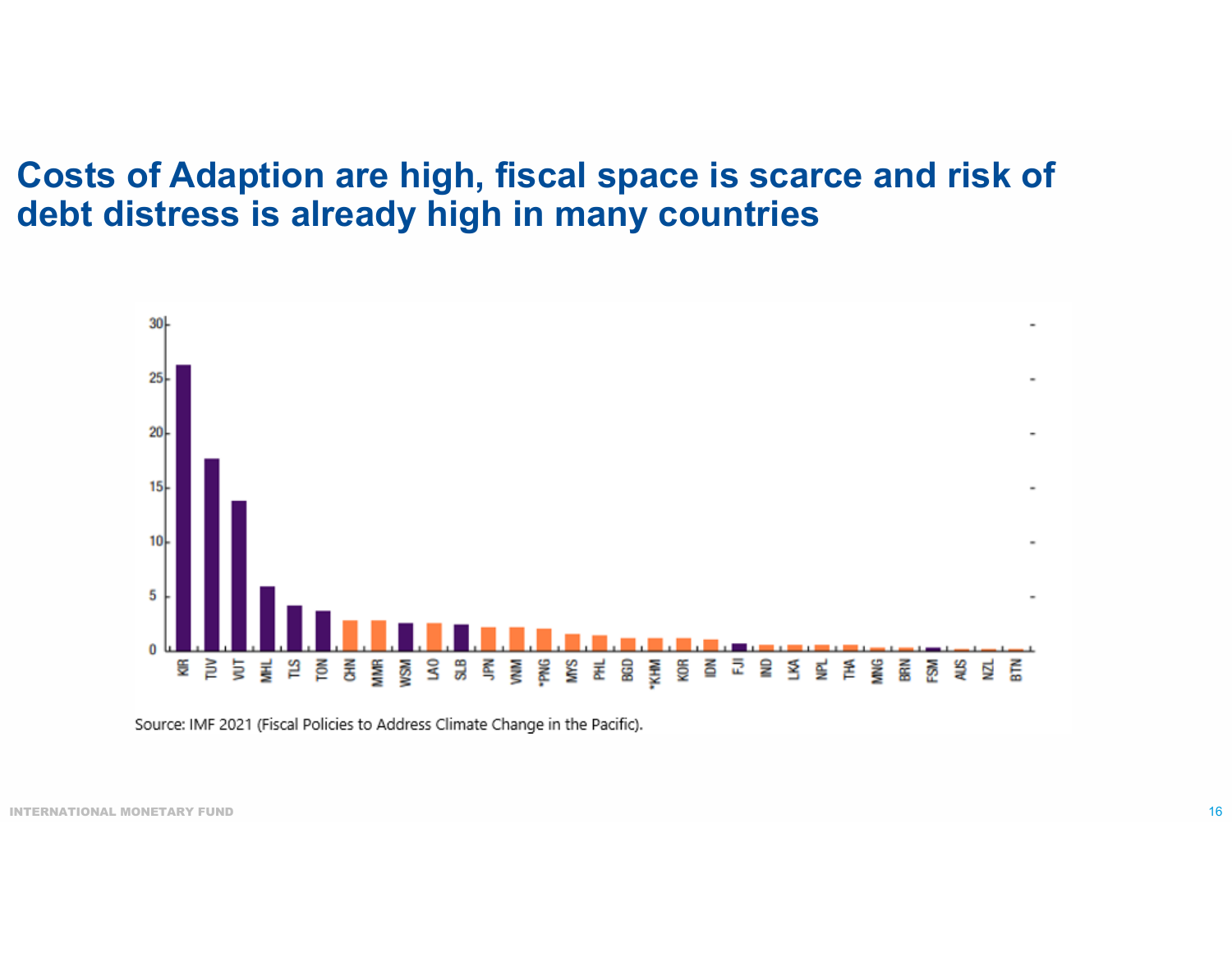### **The Pacific Experience and the GCF: A mixed picture**

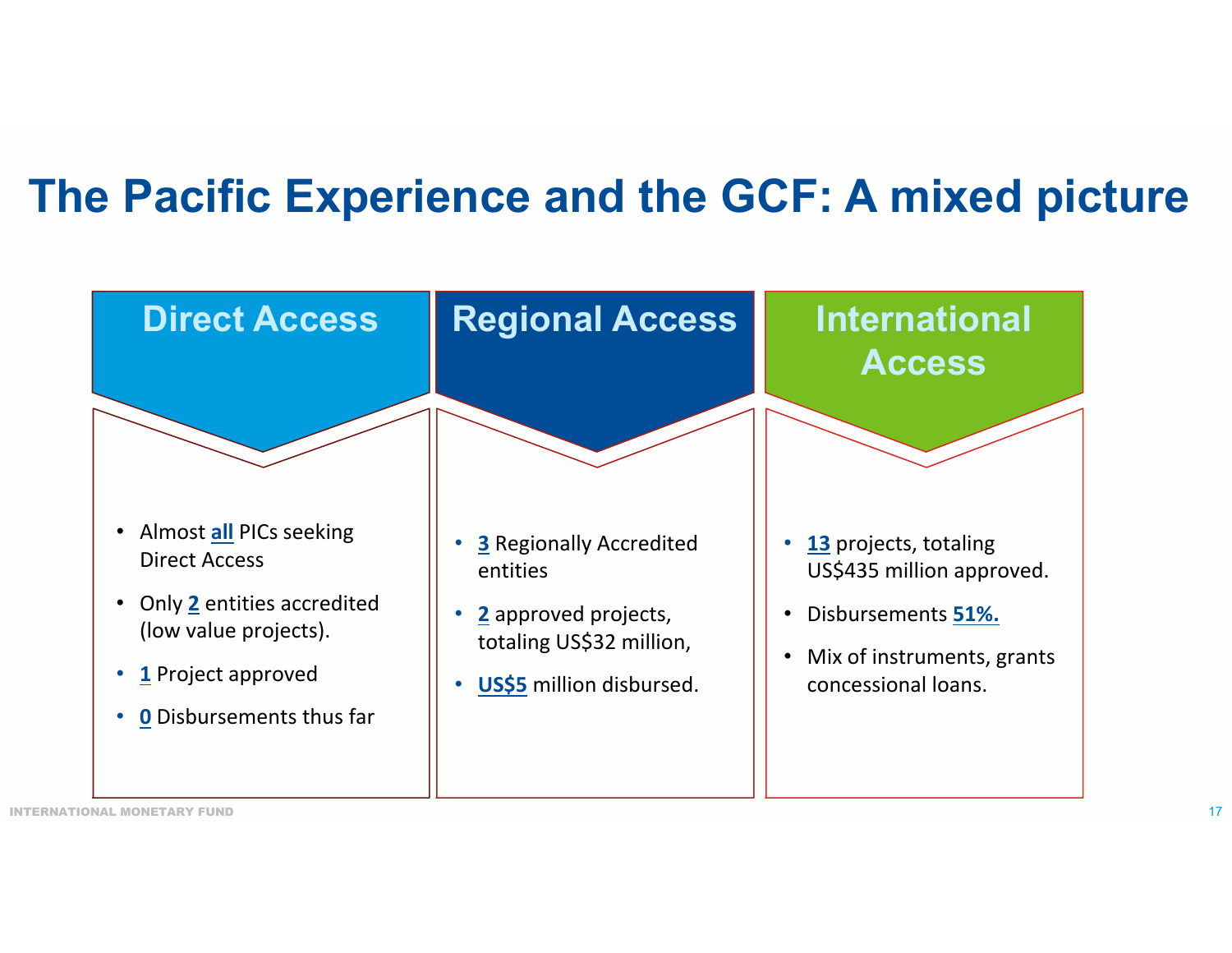| Good | Substantial | Medium      | Low or Insuffient    |  |  |  |  |
|------|-------------|-------------|----------------------|--|--|--|--|
|      | $B + 8$     | $C + B + C$ | $D+.$ $D.$ $D*8.$ NR |  |  |  |  |

#### **PFM Capacity based on PEFA assessments**

| <b>Summarised GCF PFM Requirement</b>                    |                                    | PEFA Dimenison (2016 FW)                      | Fiji<br>2020 | Tonga<br>2020 | Cook Is.<br>2015 | Sol.Is.<br>2012 | Samoa<br>2014 | Vanuatu<br>2013 | Tuvalu<br>2011 | <b>RMI</b><br>2012 | Recent PEFA Self-assessments & Unpublished PEFA |  |  |  |  |
|----------------------------------------------------------|------------------------------------|-----------------------------------------------|--------------|---------------|------------------|-----------------|---------------|-----------------|----------------|--------------------|-------------------------------------------------|--|--|--|--|
| <b>Classification of GCF PFM-related</b><br>requirements |                                    |                                               |              |               |                  |                 |               |                 |                |                    | scores<br>(Nauru, PNG, FSM, Palau, Kiribati)    |  |  |  |  |
| Basic PFM-related criteria                               | 1. Corporate Governance            |                                               |              |               |                  |                 |               |                 |                |                    |                                                 |  |  |  |  |
|                                                          | 2. Financial Reporting:            | Completeness of annual financial<br>reports   |              |               |                  |                 |               |                 |                |                    |                                                 |  |  |  |  |
|                                                          |                                    | Submission of reports for external<br>audit   |              |               |                  |                 |               |                 |                |                    |                                                 |  |  |  |  |
|                                                          |                                    | Accounting standards                          |              |               |                  |                 |               |                 |                |                    |                                                 |  |  |  |  |
|                                                          | 3. Budget Credibility:             | Budget calendar                               |              |               |                  |                 |               |                 |                |                    |                                                 |  |  |  |  |
|                                                          |                                    | Guidance on budget preparation                |              |               |                  |                 |               |                 |                |                    |                                                 |  |  |  |  |
|                                                          |                                    | In-year budget reports                        |              |               |                  |                 |               |                 |                |                    |                                                 |  |  |  |  |
|                                                          | 4. Internal & External Audit       | Internal audit                                |              |               |                  |                 |               |                 |                |                    |                                                 |  |  |  |  |
|                                                          |                                    | External audit                                |              |               |                  |                 |               |                 |                |                    |                                                 |  |  |  |  |
|                                                          | 5. Robust Internal Controls:       | Payroll Controls                              |              |               |                  |                 |               |                 |                |                    |                                                 |  |  |  |  |
|                                                          |                                    | Internal controls on nonsalary<br>expenditure |              |               |                  |                 |               |                 |                |                    |                                                 |  |  |  |  |
|                                                          | 6. Procurement:                    | Procurement                                   |              |               |                  |                 |               |                 |                |                    |                                                 |  |  |  |  |
|                                                          | 7. Transparency and accountability | Public access to fiscal information           |              |               |                  |                 |               |                 |                |                    |                                                 |  |  |  |  |